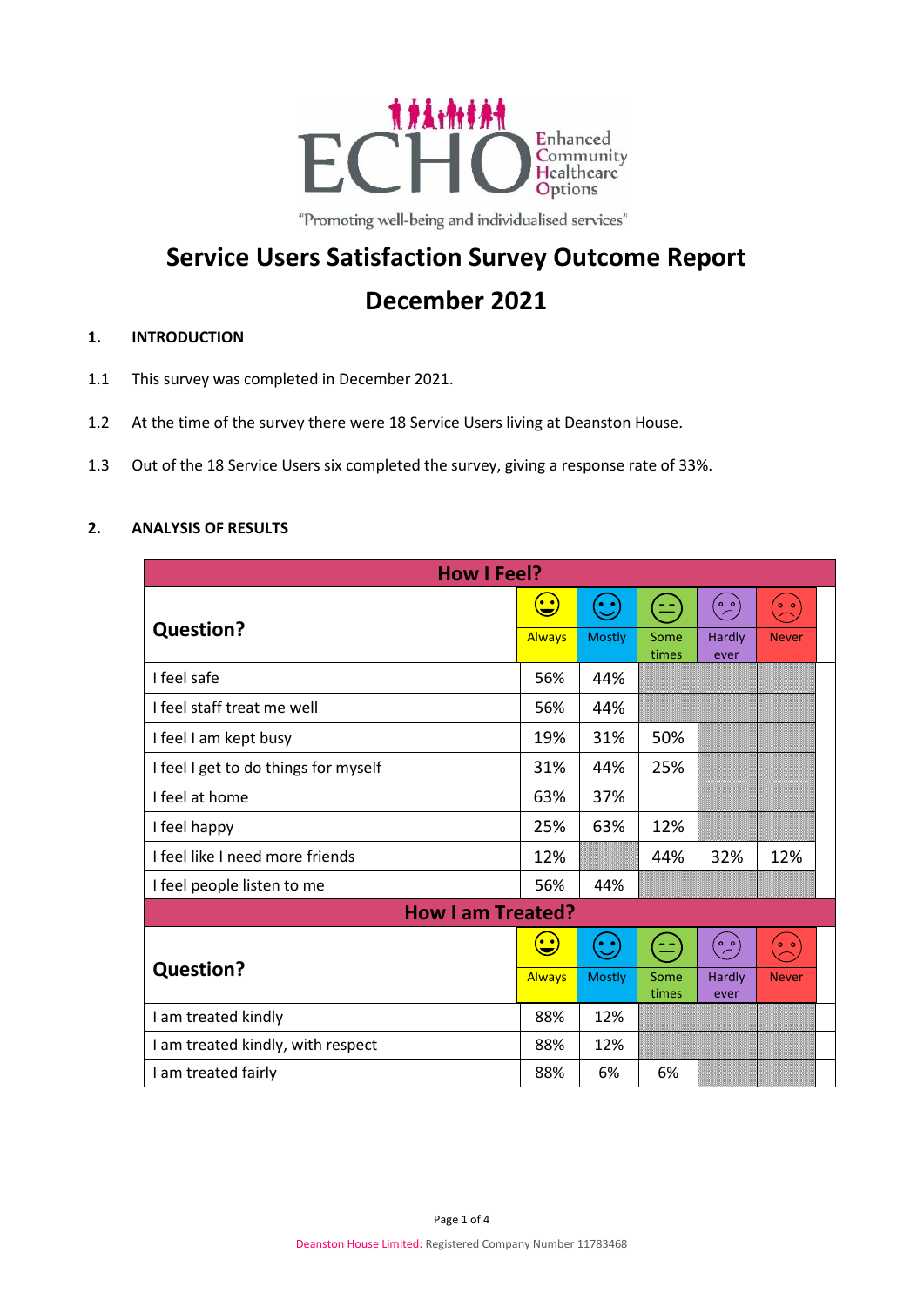| <b>My Wellbeing?</b>                                                   |                |                      |               |                             |                                     |
|------------------------------------------------------------------------|----------------|----------------------|---------------|-----------------------------|-------------------------------------|
|                                                                        | $\bigcirc$     | $(\ddot{\ddotsc})$   |               | $\overset{\circ}{\sim}$     | $\circ$ $\circ$                     |
| <b>Question?</b>                                                       | <b>Always</b>  | <b>Mostly</b>        | Some<br>times | Hardly<br>ever              | <b>Never</b>                        |
| I like the food at Deanston House                                      | 19%            | 25%                  | 44%           |                             |                                     |
| I get up and go to bed when I want                                     | 88%            | 12%                  |               |                             |                                     |
| I spend my time doing things I enjoy                                   | 38%            | 56%                  | 6%            |                             |                                     |
| I get supported to keep well and healthy                               | 69%            | 25%                  | 6%            |                             |                                     |
| <b>The Staff Team?</b>                                                 |                |                      |               |                             |                                     |
|                                                                        | $\bf \bigcirc$ | $\mathbf{(\cdot)}$   | 노             | $\overset{\circ}{\backsim}$ | $\overset{\circ}{\curvearrowright}$ |
| <b>Question?</b>                                                       | <b>Always</b>  | <b>Mostly</b>        | Some<br>times | <b>Hardly</b><br>ever       | <b>Never</b>                        |
| The staff are good at support me                                       | 63%            | 31%                  | 6%            |                             |                                     |
| The staff work well together                                           | 56%            | 44%                  |               |                             |                                     |
| I get on well with the staff                                           | 44%            | 50%                  | 6%            |                             |                                     |
| I get help from the staff when I need it                               | 63%            | 31%                  | 6%            |                             |                                     |
| <b>The Environment?</b>                                                |                |                      |               |                             |                                     |
|                                                                        | $\bf \bigcirc$ | $\odot$              | $\equiv$      | $\overset{\circ}{\sim}$     | $\overset{\circ}{\curvearrowright}$ |
| <b>Question?</b>                                                       | <b>Always</b>  | <b>Mostly</b>        | Some<br>times | Hardly<br>ever              | <b>Never</b>                        |
| The house feels comfortable and homely                                 | 75%            | 25%                  |               |                             |                                     |
| I can have my room the way I like it                                   | 81%            | 19%                  |               |                             |                                     |
| It is clean here                                                       | 63%            | 27%                  |               |                             |                                     |
| The garden is kept nice                                                | 88%            | 12%                  |               |                             |                                     |
| I can go outside when I want                                           | 31%            | 50%                  | 19%           |                             |                                     |
| I can get peace and quiet when I want                                  | 50%            | 19%                  | 25%           | 6%                          |                                     |
| I can easily go to the shops and other places in<br>the local area     | 25%            | 38%                  | 31%           | 6%                          |                                     |
| <b>Care and Support?</b>                                               |                |                      |               |                             |                                     |
|                                                                        | $\bf \bigcirc$ | $(\dot{\mathbb{C}})$ | $=$           | (。。<br>( 一 )                | $\frac{1}{2}$                       |
| <b>Question?</b>                                                       | <b>Always</b>  | <b>Mostly</b>        | Some<br>times | <b>Hardly</b><br>ever       | <b>Never</b>                        |
| I am involved in decisions about my care and<br>support                | 19%            | 25%                  | 44%           | 6%                          | 6%                                  |
| I can choose who (family/friends) can be<br>involved in my support     | 88%            | 12%                  |               |                             |                                     |
| I get asked about what I want                                          | 56%            | 38%                  | 6%            |                             |                                     |
| I can make choices and decisions                                       | 25%            | 56%                  | 19%           |                             |                                     |
| Overall, I am happy with the support I get at<br><b>Deanston House</b> | 44%            | 50%                  | 6%            |                             |                                     |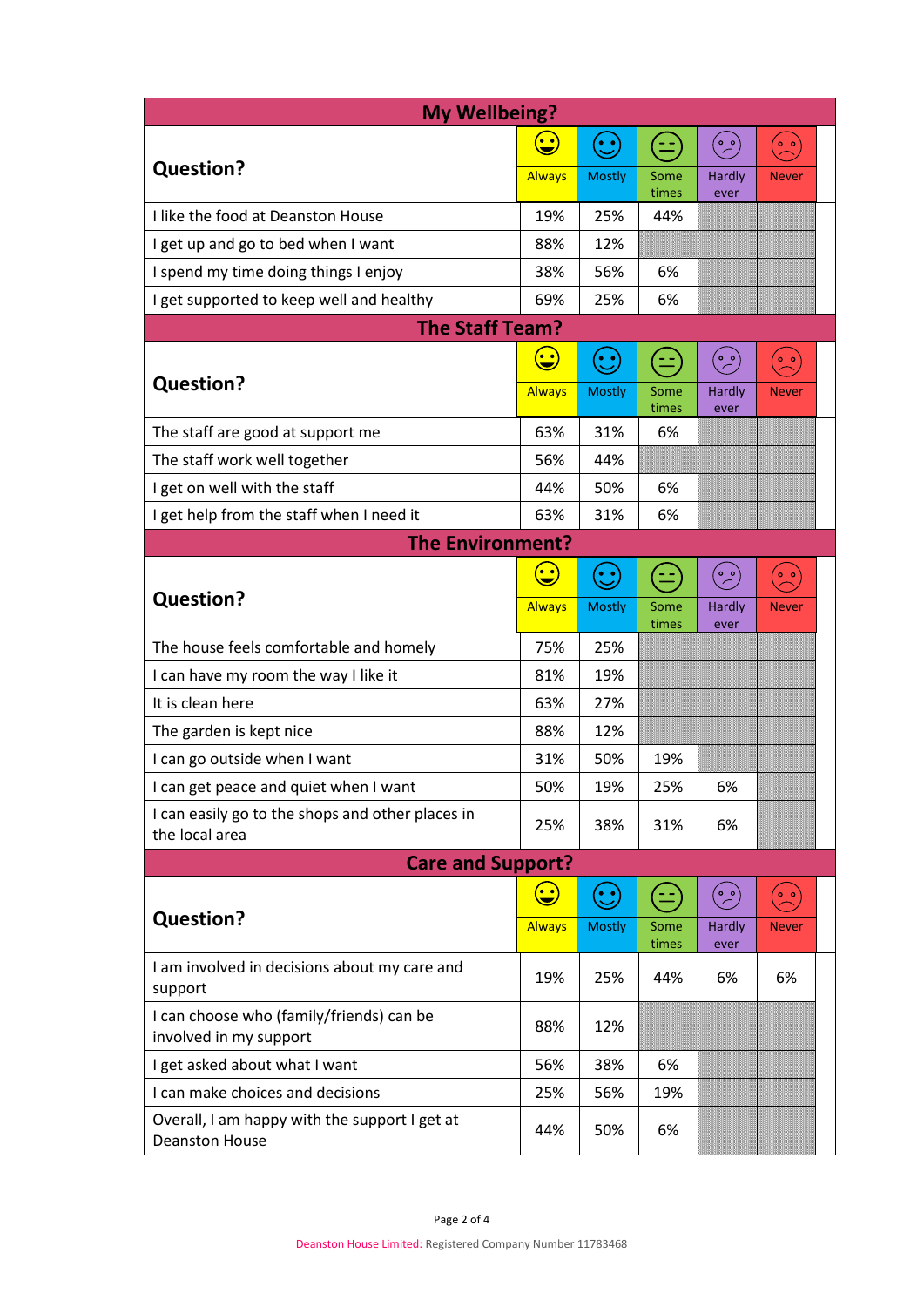| Leadership?                                                                                  |                                    |                    |               |                           |                 |  |
|----------------------------------------------------------------------------------------------|------------------------------------|--------------------|---------------|---------------------------|-----------------|--|
| <b>Question?</b>                                                                             | $\left(\frac{\cdot}{\cdot}\right)$ | $\mathbf{\hat{c}}$ | (ص            | $\overset{\circ}{\angle}$ | $\circ$ $\circ$ |  |
|                                                                                              | <b>Always</b>                      | <b>Mostly</b>      | Some<br>times | Hardly<br>ever            | <b>Never</b>    |  |
| I can go to Service User meetings, and have a<br>say in how things are run at Deanston House | 19%                                | 19%                | 50%           | 6%                        | 6%              |  |
| If I am unhappy about something, staff will help<br>me                                       | 75%                                | 19%                | 6%            |                           |                 |  |
| I can speak to an advocacy worker if I want to                                               | 44%                                | 31%                | 19%           |                           | 6%              |  |
| <b>Additional Comments</b>                                                                   |                                    |                    |               |                           |                 |  |
| I would like to change the colour of my bedroom and to get out more.<br>1.                   |                                    |                    |               |                           |                 |  |

2. I think the staff work well as a team.

### **3. CONCLUSIONS**

- 3.1. This is the second survey completed by Service Users at Deanston House. The previous survey was completed by 11 Service Users in December 2020.
- 3.2. A comparison of survey results from last year and this year for each of the areas of assessment indicate there has been an improvement in the level of satisfaction experienced by Service Users, as reported in Table 1.

| Table 1: Comparison of Average Score for 2020 and 2021 Survey Results |               |               |  |  |  |
|-----------------------------------------------------------------------|---------------|---------------|--|--|--|
| Area covered in the Survey                                            | 2020          | 2021          |  |  |  |
|                                                                       | Always/Mostly | Always/Mostly |  |  |  |
| How I feel?                                                           | 82%           | 86%           |  |  |  |
| How I am treated?                                                     | 82%           | 98%           |  |  |  |
| My wellbeing?                                                         | 91%           | 86%           |  |  |  |
| The staff team?                                                       | 91%           | 96%           |  |  |  |
| The environment?                                                      | 91%           | 88%           |  |  |  |
| Care and support?                                                     | 73%           | 79%           |  |  |  |
| Leadership?                                                           | 64%           | 94%           |  |  |  |

- 3.3. The survey results indicate there is evidence of Service Users at Deanston House are happy with their care and support and they feel they are treated well by staff.
- 3.4. It is evidence that all Service Users enjoy the environment at Deanston and more importantly, feel at home and feel safe.
- 3.5. However, the survey also provides evidence that there are areas for improvement and the Deanston House Management Team will work in partnership with Service Users to address areas where improvements are needed.